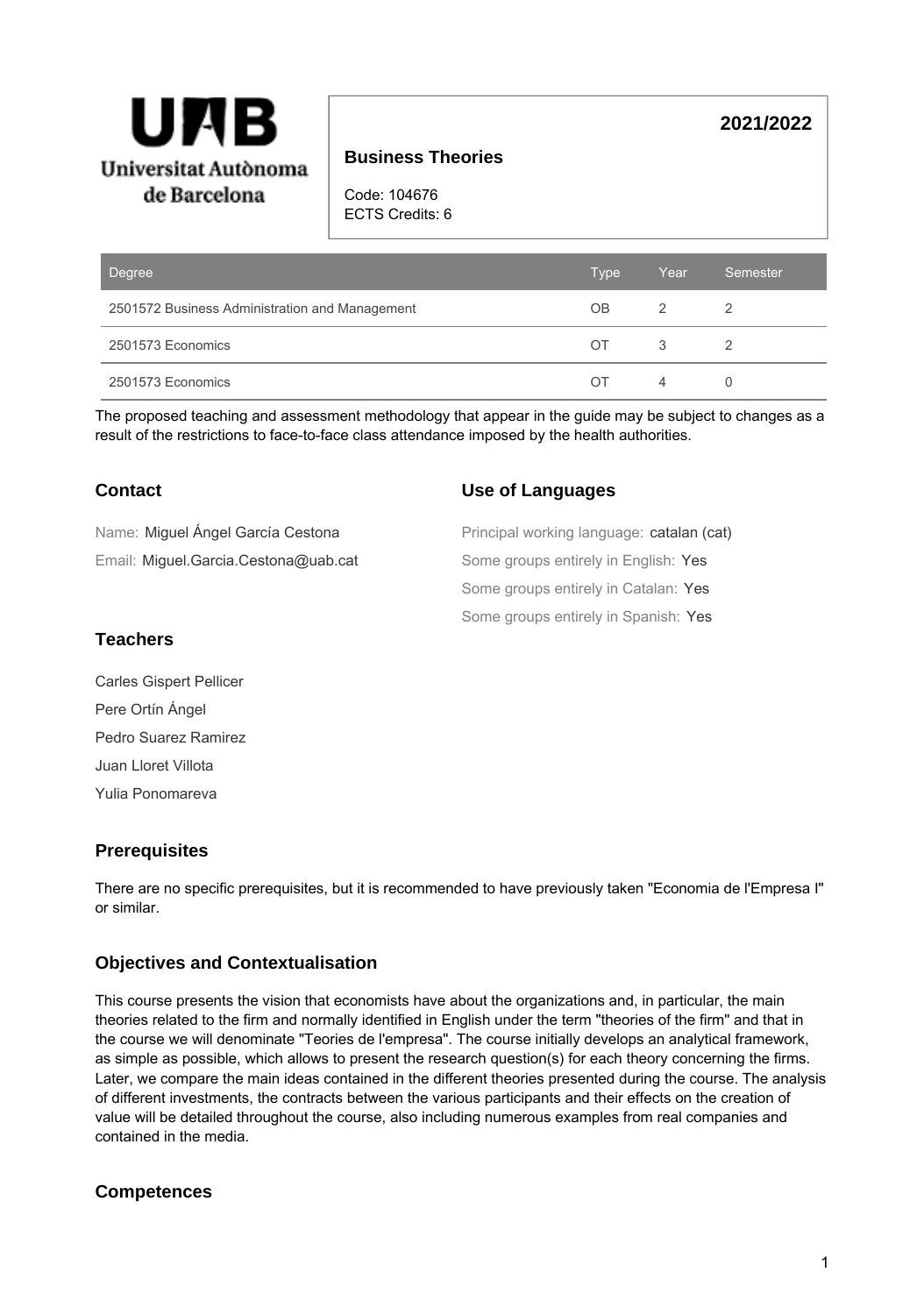Business Administration and Management

- Capacity for adapting to changing environments.
- Capacity for independent learning in the future, gaining more profound knowledge of previous areas or learning new topics.
- Capacity for oral and written communication in Catalan, Spanish and English, which enables synthesis and oral and written presentation of the work carried out.
- Delegate decision making to the workers and provide them with the necessary incentives so that those decision arte taken in the interest of the company as a whole.
- Demonstrate initiative and work individually when the situation requires it.
- Identify company competition, how they interact among themselves and the optimum strategies that can be drawn up in each case to stimulate competitivity.
- Identify the positive contributions that companies make to society, developing socially responsible management and encouraging the development of objective instruments that allow for the measurement and valuation of such contributions.
- Lead multidisciplinary and multicultural teams, implementing new projects and coordinating, negotiating and managing conflicts.
- Organise the work in terms of good time management, organisation and planning.
- Select and generate the information necessary for each problem, analyse it and take decisions based on that information.
- Take decisions in situations of uncertainty, demonstrating an entrepreneurial and innovative attitude.

### **Learning Outcomes**

- 1. A capacity of oral and written communication in Catalan, Spanish and English, which allows them to summarise and present the work conducted both orally and in writing.
- 2. Analyse the main motivation systems in companies.
- 3. Apply knowledge about market structures to identify companies possible competitors and the ways in which they can compete with each other.
- 4. Assess the interaction between strategic formulation and the internal organisation of companies.
- 5. Capacity to adapt to changing environments.
- 6. Capacity to continue future learning independently, acquiring further knowledge and exploring new areas of knowledge.
- 7. Demonstrate initiative and work independently when required.
- 8. Design effective motivation policies.
- 9. Explain the origin and assess companies contribution to social welfare.
- 10. Lead multidisciplinary and multicultural teams, implement new projects, coordinate, negotiate and manage conflicts.
- 11. Make decisions in situations of uncertainty and show an enterprising and innovative spirit.
- 12. Organise work, in terms of good time management and organisation and planning.
- 13. Perform a critical assessment of the economic efficiency and distribution of wealth problems generated by companies.
- 14. Select and generate the information needed for each problem, analyse it and make decisions based on this information.

#### **Content**

Unit 1. Theories of the Firm: Investments, contracts and value.

- 1. Motivation. The problem of the Organization.
- 2. Firm versus Market
- Advantages and costs of the market solution
- 3. Economic theories of the firm
- The firm as a nexus of contracts
- The Agency theory
- The Firm according to the Theory of Transaction Costs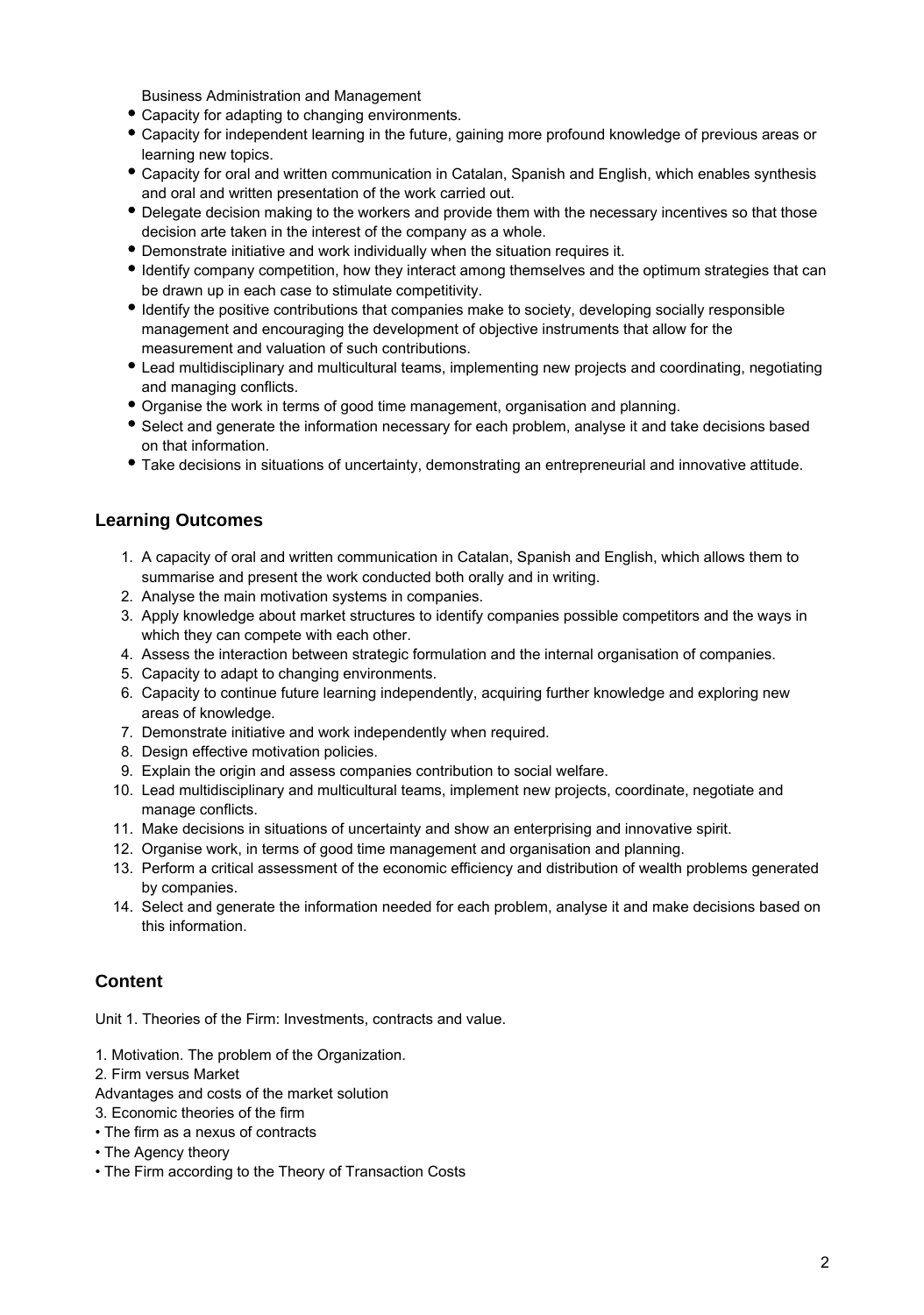• Property Rights

• Other Theories

4. Cases and examples

Unit 2: The presence of Specific Investments.

- 1. Specific investments and the related problems
- 2. Consequences of specific investments and possible solutions
- Vertical integration, long-term contracts, outsourcing
- 3. The GM-Fisher Body case
- 4. The Iberdrola and BASF cases
- 5. Some numerical exercises and examples.

Unit 3: The presence of uncertainty in the firm, and risk assessment.

1. Motivation

2. Basic concepts and tools

Risk and lotteries

- Variance, covariance, certainty equivalent
- 3. Examples of insurance contracts
- 4. Diversification of risk and the entrepreneur
- 5. Wealth, ownership structure and risk distribution.
- 6. Numerical exercises.

Unit 4: The presence of Information Asymmetries.

- 1. The concept of adverse selection, moral hazard and contracts.
- 2. Some common cases and the relevance of the problem.
- 3. Solutions to the adverse selection and moral hazard problem.
- 4. Numerical exercises.

Unit 5. The company, the entrepreneur and strategic decisions.

- 1. The founding entrepreneur and his challenges
- 2. Ownership and financing: Entrepreneur, workers and new organizational forms

#### **Methodology**

The type of teaching planned for this course is a face-to-face teaching. Throughout the course the different sections of the program will be developed. There are materials and activities that students should work prior to the lecture sessions. They will serve to motivate and improve the student's understanding. Also for each topic a series of exercises and activities is proposed to reinforce the contents. A few hours per week (tutorials) will be offered to meet students on an individual basis and answer the questions and doubts students may have. The proposed teaching methodology may undergo some modifications according to the restrictions imposed by the health authorities on on-campus courses.

Annotation: Within the schedule set by the centre or degree programme, 15 minutes of one class will be reserved for students to evaluate their lecturers and their courses or modules through questionnaires.

# **Activities**

| <b>Title</b>                              |    | Hours ECTS Learning Outcomes      |
|-------------------------------------------|----|-----------------------------------|
| Type: Directed                            |    |                                   |
| Case discussions and problem sets solving | 17 | $0.68$ 5, 1, 6, 7, 10, 12, 11, 14 |
| Lectures                                  |    | $32.5$ 1.3 2, 3, 8, 9, 13, 4      |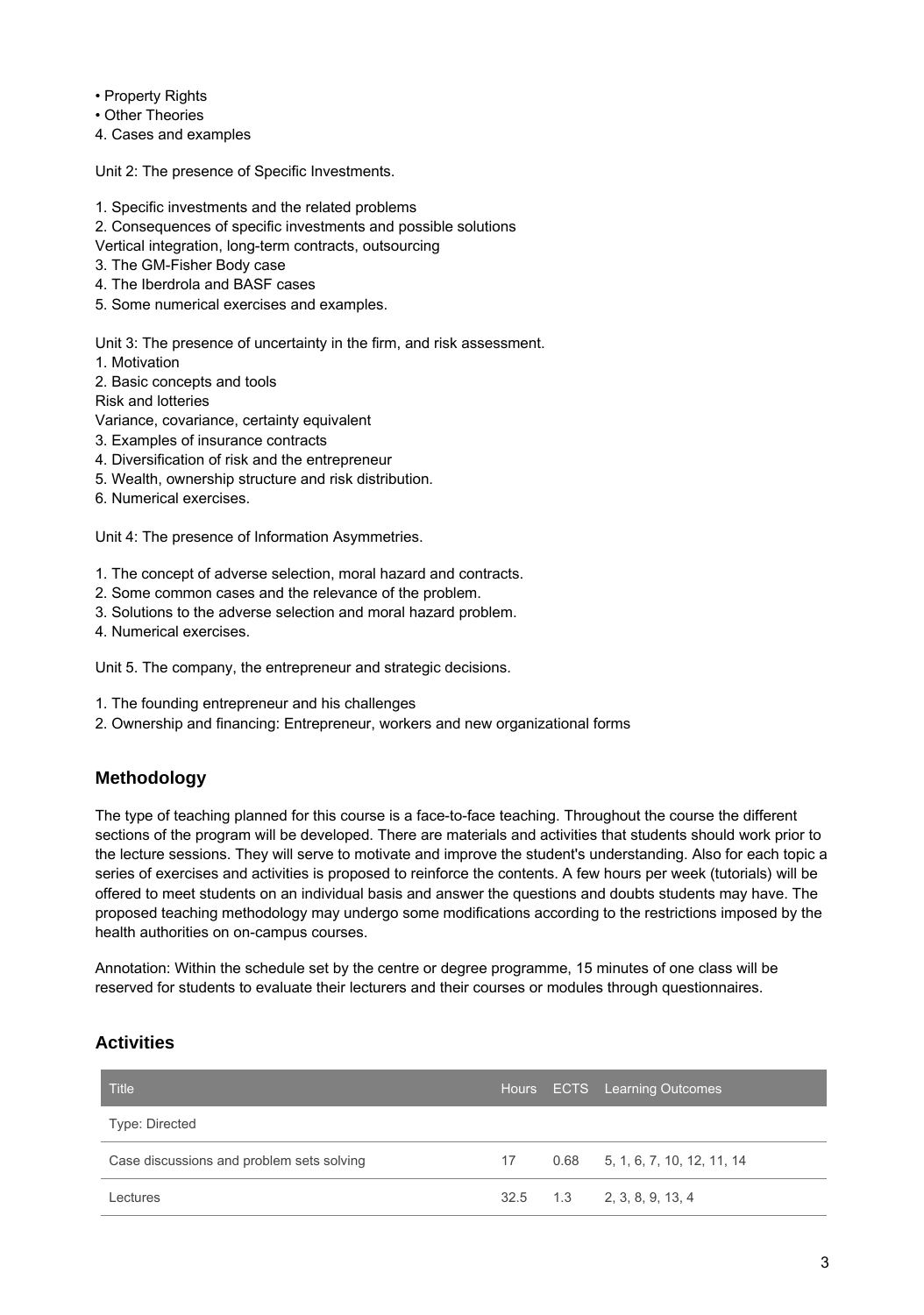Type: Supervised

| Tutorials and planned Activities                                      | 6  | $0.24$ 7.10.12.14                                      |
|-----------------------------------------------------------------------|----|--------------------------------------------------------|
| Type: Autonomous                                                      |    |                                                        |
| Study course material, readings, exercises and suggested<br>questions | 88 | $3.52$ 2, 3, 5, 1, 6, 7, 8, 9, 10, 12, 11, 14,<br>13.4 |

### **Assessment**

There will be two elements in the final grade:

1) A continuous assessment of the activities suggested during the course. This ongoing evaluation will include a midterm exam (with a weight of 30%), problems sets, and an active participation in class discussions of the cases, small tests, news and exercises with a weight of 25%. Regular attendance and completion of class exercises and activities scheduled during the course are required activities.

2) A final examination (individual assessment and 45% of grade). This exam will have both a practical part (problems) and a theoretical part.

All students are required to perform the evaluation activities. If the student's grade is 5 or higher, the student passes the course and it cannot be subject to further evaluation. If the student grade is less than 3.5, the student will have to repeat the course the following year. Students who have obtained a grade that is equal to or greater than 3.5 and less than 5 can take a second chance exam. The lecturers will decide the type of the second chance exam. When the second exam grade is greater than 5, the final grade will be a PASS with a maximum numerical grade of 5. When the second exam grade is less than 5, the final grade will be a FAIL with a numerical grade equal to the grade achieved in the course grade (not the second chance exam grade).

A student who does not perform any evaluative task is considered "not evaluable", therefore, a student who performs a continuous assessment component can no longer be qualified with a "not evaluable".

Calendar of evaluation activities: The dates of the evaluation activities (midterm exams, exercises in the classroom, assignments, ...) will be announced well in advance during the semester. The date of the final exam is scheduled in the assessment calendar of the Faculty. "The dates of evaluation activities cannot be modified, unless there is an exceptional and duly justified reason why an evaluation activity cannot be carried out. In this case, the degree coordinator will contact both the teaching staff and the affected student, and a new date will be scheduled within the same academic period to make up for the missed evaluation activity." **Section 1 of Article 115. Calendar of evaluation activities (Academic Regulations UAB)**. Students of the Faculty of Economics and Business, who in accordance with the previous paragraph need to change an evaluation activity date must process the request by filling out an Application for exams' reschedule [https://eformularis.uab.cat/group/deganat\\_feie/application-for-exams-reschedule](https://outlook.office.com/owa/redir.aspx?REF=mVHNBdxzZC3dU0mOuxtisrze4rKQkmObDSrNBku8-AZ3BkgKLN_VCAFodHRwczovL2Vmb3JtdWxhcmlzLnVhYi5jYXQvZ3JvdXAvZGVnYW5hdF9mZWllL2FwcGxpY2F0aW9uLWZvci1leGFtcy1yZXNjaGVkdWxl)

Grade revision process: After all grading activities have ended, students will be informed of the date and way in which the course grades will be published. Students will be also be informed of the procedure, place, date and time of grade revision following University regulations.

Retake Process: "To be eligible to participate in the retake process, it is required for students to have been previously been evaluated for at least two thirds of the total evaluation activities of the subject." Section 3 of Article 112 ter. The recovery (UAB Academic Regulations). Additionally, it is required that the student to have achieved an average grade of the subject between 3.5 and 4.9. The date of the retake exam will be posted in the calendar of evaluation activities of the Faculty. Students who take this exam and pass, will get a grade of 5 for the subject. If the student does not pass the retake, the grade will remain unchanged, and hence, student will fail the course.

Irregularities in evaluation activities: In spite of other disciplinary measures deemed appropriate, and in accordance with current academic regulations, "in the case that the student makes any irregularity that could lead to a significant variation in the grade of an evaluation activity, it will be graded with a 0, regardless of the